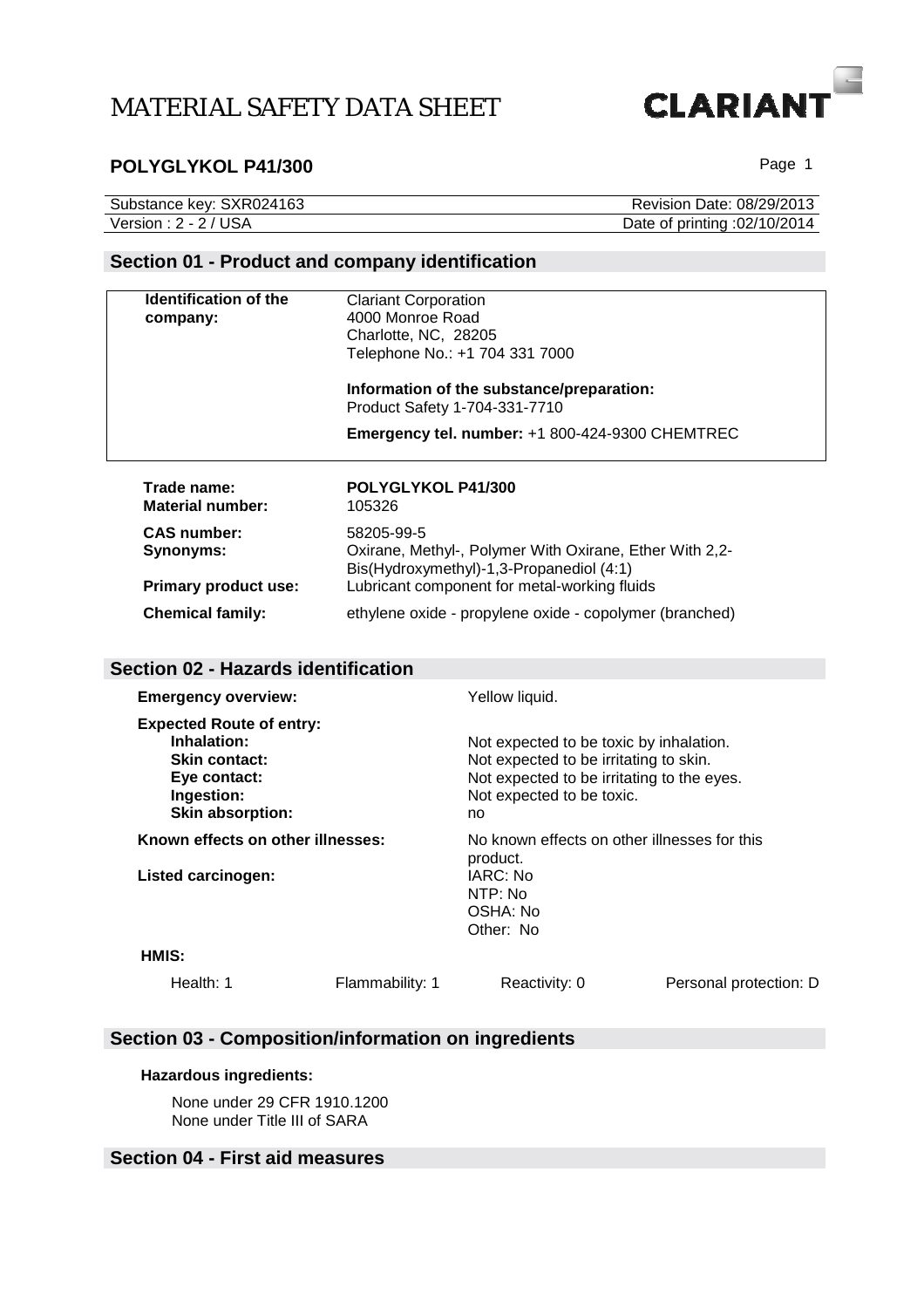# **CLARIAN**

## **POLYGLYKOL P41/300 POLYGLYKOL P41/300**

| Substance key: SXR024163 | Revision Date: 08/29/2013    |
|--------------------------|------------------------------|
| Version : 2 - 2 / USA    | Date of printing :02/10/2014 |

#### **After inhalation:**

If irritation of nose or throat develops from exposure to fumes, move away from source of exposure and into fresh air. If irritation develops, get medical attention.

#### **After contact with skin:**

Remove contaminated clothing without delay. Immediately wash the skin with soap and water for at least 15 minutes under a safety shower. If redness or skin irritation occurs, seek medical attention.

#### **After contact with eyes:**

Immediately flush eyes with large amounts of water for at least 15 minutes, holding lids apart to ensure flushing of the entire surface. Washing eyes within 1 minute is essential to achieve maximum effectiveness. Seek medical attention immediately.

#### **After ingestion:**

If ingested, seek medical assistance immediately.

#### **Advice to doctor / Treatment:**

None known.

#### **Section 05 - Fire fighting measures**

| <b>Flashpoint:</b>            | 518 $\degree$ F<br>Method: DIN 51376 (open cup) |
|-------------------------------|-------------------------------------------------|
| Lower explosion limit:        | not tested.                                     |
| <b>Upper explosion limit:</b> | not tested.                                     |
| Self ignition:                | Not applicable                                  |
| Ignition temperature:         | 590 $\degree$ F<br>Method: DIN 51794            |

#### **Hazardous combustion products:**

In case of fires, hazardous combustion gases are formed: Carbon monoxide (CO) Carbon dioxide (CO2)

| <b>Extinguishing media:</b>      | water spray jet |  |
|----------------------------------|-----------------|--|
|                                  | foam            |  |
|                                  | dry powder      |  |
|                                  | carbon dioxide  |  |
| Cassial five fighting presedure: |                 |  |

#### **Special fire fighting procedure:**

Wear positive pressure self-contained breathing apparatus (SCBA) and full protective equipment.

**Unusual fire and explosion hazards:**  Emits toxic fumes under fire conditions.

### **Section 06 - Accidental release measures**

#### **Steps to be taken in case of spill or leak:**

Wearing appropriate personal protective equipment, contain spill, ventilate area of spill or leak. Collect onto inert absorbent. Place in suitable container.

#### **Section 07 - Handling and storage**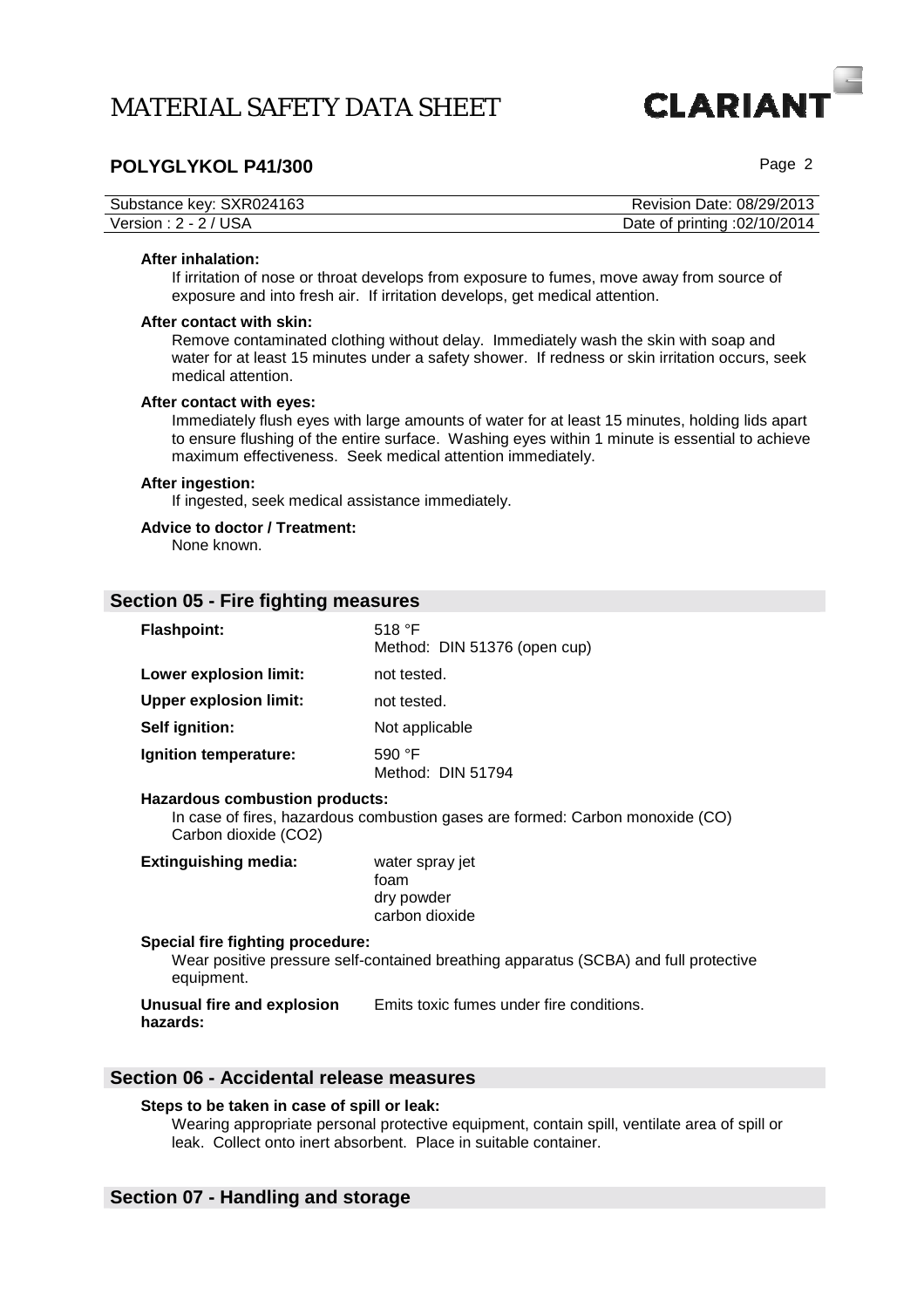

## POLYGLYKOL P41/300

| Substance key: SXR024163 | Revision Date: 08/29/2013    |
|--------------------------|------------------------------|
| Version : 2 - 2 / USA    | Date of printing :02/10/2014 |

#### **Advice on safe handling:**

Avoid getting on skin or in eyes when handling product. Wash thoroughly after handling.

#### **Further info on storage conditions:**  Store in a cool, well-ventilated area. Keep containers closed.

#### **Section 08 - Exposure controls / personal protection**

No level has been established by OSHA, NIOSH, ACGIH.

| <b>Respiratory protection:</b> | If airborne concentrations pose a health hazard, become<br>irritating or exceed recommended limits, use a NIOSH approved<br>respirator in accordance with OSHA respiratory protection<br>requirements under 29 CFR 1910.134                                                          |
|--------------------------------|--------------------------------------------------------------------------------------------------------------------------------------------------------------------------------------------------------------------------------------------------------------------------------------|
| <b>Hand protection:</b>        | Butyl Rubber, PVC Or Neoprene.                                                                                                                                                                                                                                                       |
| Eye protection:                | Chemical splash goggles.                                                                                                                                                                                                                                                             |
| Other protective equipment:    | Protective clothing to minimize skin contact should be worn.<br>Chemically resistant safety shoes. Wash contaminated<br>clothing with soap and water and dry before reuse. Safety<br>showers and eyewash stations should be provided in all areas<br>where this material is handled. |
| Advice on system design:       | Local ventilation recommended - mechanical ventilation may<br>be used.                                                                                                                                                                                                               |
| <b>IDLH:</b>                   |                                                                                                                                                                                                                                                                                      |
| Not Determined                 |                                                                                                                                                                                                                                                                                      |

## **Section 09 - Physical and chemical properties**

| Form:                       | Liquid                                            |
|-----------------------------|---------------------------------------------------|
| Color:                      | yellow                                            |
| Odor:                       | characteristic                                    |
| <b>Odor limit:</b>          | not tested.                                       |
| pH:                         | $7 - 9.5$ (20 °C, 100 g/l)<br>Method: DIN 19268   |
| Solubility in water:        | (20 °C)<br>miscible                               |
| Soluble in :                | fat<br>not tested.                                |
| <b>Density:</b>             | 1.07 g/cm3 (50 $^{\circ}$ C)<br>Method: DIN 51757 |
| <b>Solidifying Point:</b>   | 14 °F<br>Method: DIN 51583                        |
| <b>Boiling temperature:</b> | not determined                                    |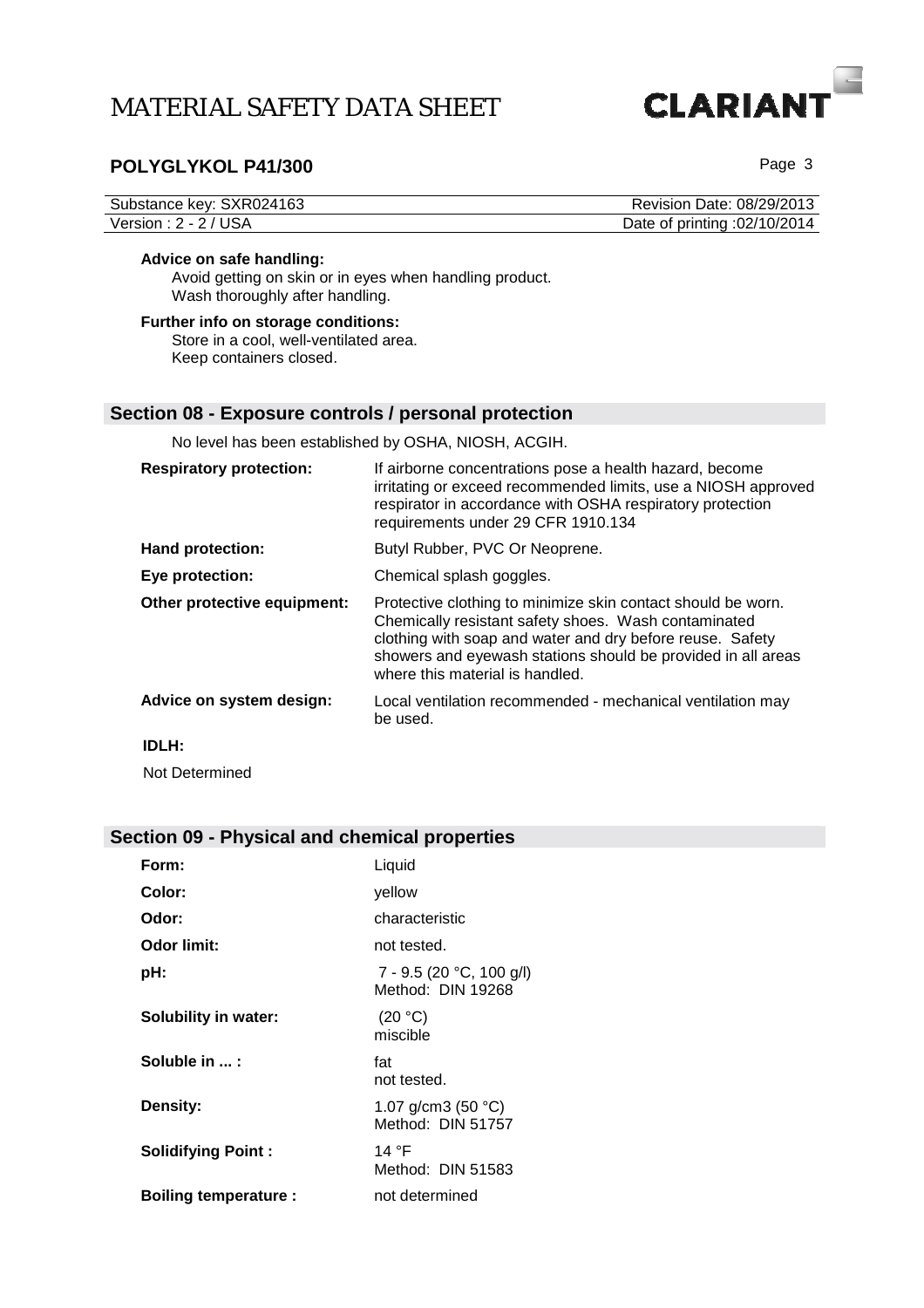# POLYGLYKOL P41/300

**CLARIANT** 

| Substance key: SXR024163                    |                                                    | Revision Date: 08/29/2013    |
|---------------------------------------------|----------------------------------------------------|------------------------------|
| Version: 2 - 2 / USA                        |                                                    | Date of printing :02/10/2014 |
|                                             |                                                    |                              |
| Vapor pressure:                             | $< 0.01$ Torr (20 °C)                              |                              |
| <b>Bulk density:</b>                        | Not applicable                                     |                              |
| <b>Relative vapor density:</b>              | not tested.                                        |                              |
| <b>Partitioning coef.</b><br>octanol/water: | not tested.                                        |                              |
| Viscosity / (kinematic):                    | approx. 300 mm2/s ( $50 °C$ )<br>Method: DIN 51562 |                              |

# **Section 10 - Stability and reactivity**

| <b>Thermal decomposition:</b>    | >220 °C                                             |
|----------------------------------|-----------------------------------------------------|
| <b>Chemical stability:</b>       | Under normal conditions the product is stable.      |
| <b>Hazardous Polymerization:</b> | Will not occur.<br>Conditions to avoid: None known. |
| <b>Conditions to avoid:</b>      | None known.                                         |

## **Section 11 - Toxicological information**

| <b>Product information:</b>       |                                                                                                  |
|-----------------------------------|--------------------------------------------------------------------------------------------------|
| <b>Acute oral toxicity:</b>       | LD50 $>$ 15,000 mg/kg (rat)                                                                      |
| <b>Acute inhalation toxicity:</b> | not tested.                                                                                      |
| <b>Acute dermal toxicity:</b>     | not tested.                                                                                      |
| <b>Skin irritation:</b>           | Non-irritating (rabbit)<br>Method: OECD Test Guideline 404<br>By analogy with a similar product. |
| Eye irritation:                   | non-irritant (rabbit)<br>Method: OECD Test Guideline 405<br>By analogy with a similar product.   |
| <b>Sensitization:</b>             | not tested.                                                                                      |

# **Section 12 - Ecological information**

| <b>Product information:</b> |                                                                |  |
|-----------------------------|----------------------------------------------------------------|--|
| <b>Biodegradation:</b>      | $< 20 \%$<br>sparingly degradable<br>Method: Zahn-Wellens test |  |
| <b>Biodegradation:</b>      | $< 10 \%$<br>Method: OECD 301 B                                |  |
| <b>Fish toxicity:</b>       | LC0 $8.5$ g/l (48 h, golden orfe)                              |  |
| Daphnia toxicity:           | not tested.                                                    |  |
| <b>Algae toxicity:</b>      | not tested.                                                    |  |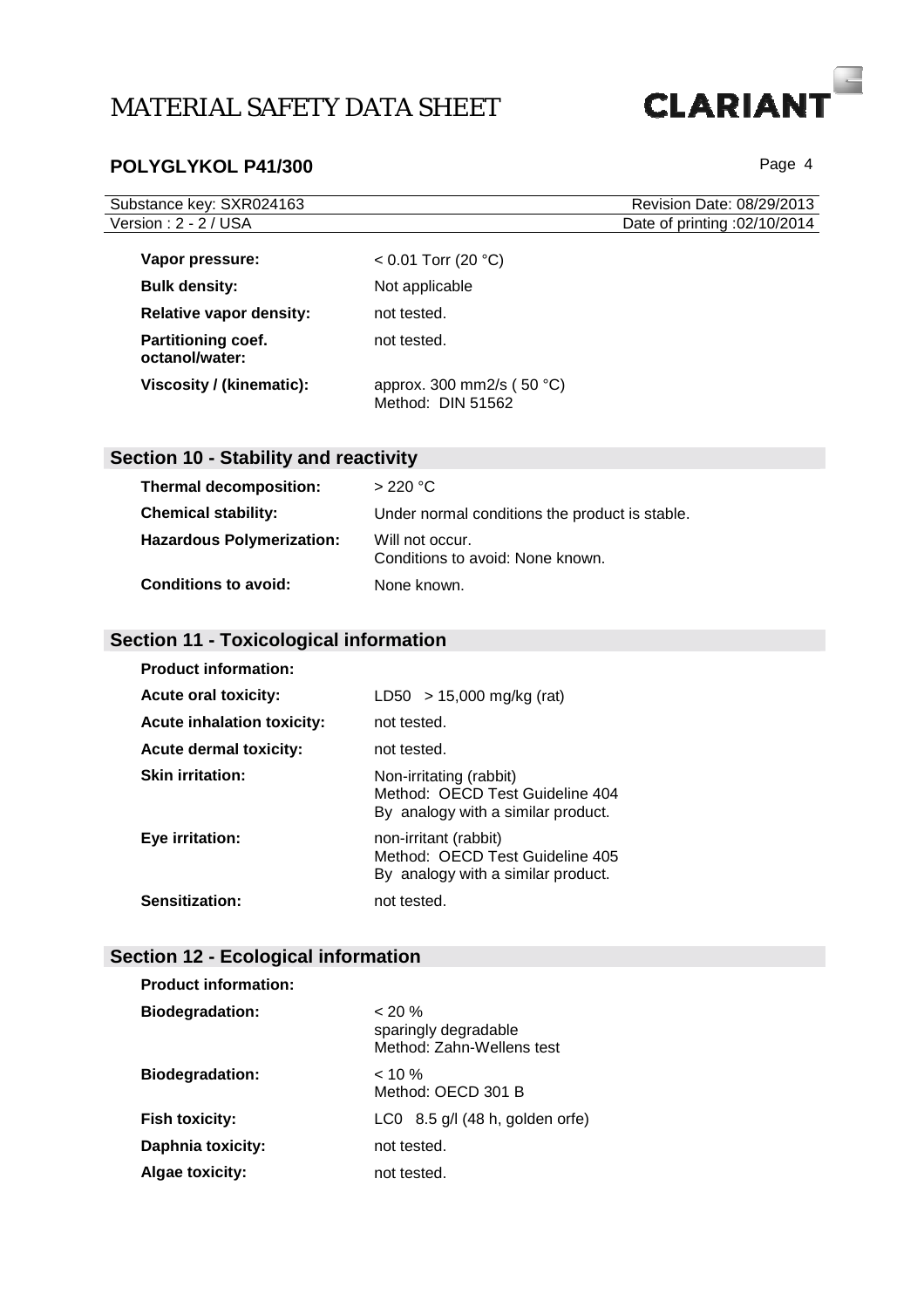## POLYGLYKOL P41/300

**CLARIAN** 

| Substance key: SXR024163<br>Version: 2 - 2 / USA                               |                                                                                                                                                                                | Revision Date: 08/29/2013<br>Date of printing :02/10/2014 |
|--------------------------------------------------------------------------------|--------------------------------------------------------------------------------------------------------------------------------------------------------------------------------|-----------------------------------------------------------|
| <b>Bacteria toxicity:</b>                                                      | EC0 $6.25$ g/l<br>Method: fermentation tube test                                                                                                                               |                                                           |
| <b>Chemical oxygen demand</b><br>$(COD)$ :                                     | 1,840 mg/g                                                                                                                                                                     |                                                           |
| Remarks:<br>Harmful effects to fish and bacteria: not harmful                  |                                                                                                                                                                                |                                                           |
| <b>Section 13 - Disposal considerations</b>                                    |                                                                                                                                                                                |                                                           |
| Waste disposal information:<br>federal regulations.                            | Dispose of spilled or waste product, contaminated soil and other contaminated<br>materials in licensed landfill or treatment facility in accordance with all local, state, and |                                                           |
| <b>RCRA hazardous waste:</b><br>No -- Not as sold.<br><b>RCRA</b> number: NONE |                                                                                                                                                                                |                                                           |
| <b>Section 14 - Transport information</b>                                      |                                                                                                                                                                                |                                                           |
| <b>DOT</b>                                                                     | not restricted                                                                                                                                                                 |                                                           |
| <b>IATA</b>                                                                    | not restricted                                                                                                                                                                 |                                                           |
| <b>IMDG</b>                                                                    | not restricted                                                                                                                                                                 |                                                           |
|                                                                                |                                                                                                                                                                                |                                                           |

# **Section 15 - Regulatory information**

#### **TSCA Status:**

All components of this product are listed on the TSCA Inventory.

### **SARA (section 311/312):**

| Reactive hazard: | no |
|------------------|----|
| Pressure hazard: | no |
| Fire hazard:     | no |
| Immediate/acute: | no |
| Delayed/chronic: | no |

#### **SARA 313 information:**

This product does not contain any toxic chemical listed under Section 313 of the Emergency Planning and Community Right-To-Know Act of 1986.

#### **Clean Water Act:**

Contains no known priority pollutants at concentrations greater than 0.1%.

# **Volatile organic compounds VOC:**

Not Available

#### **FDA:**

This product is not registered with the FDA.